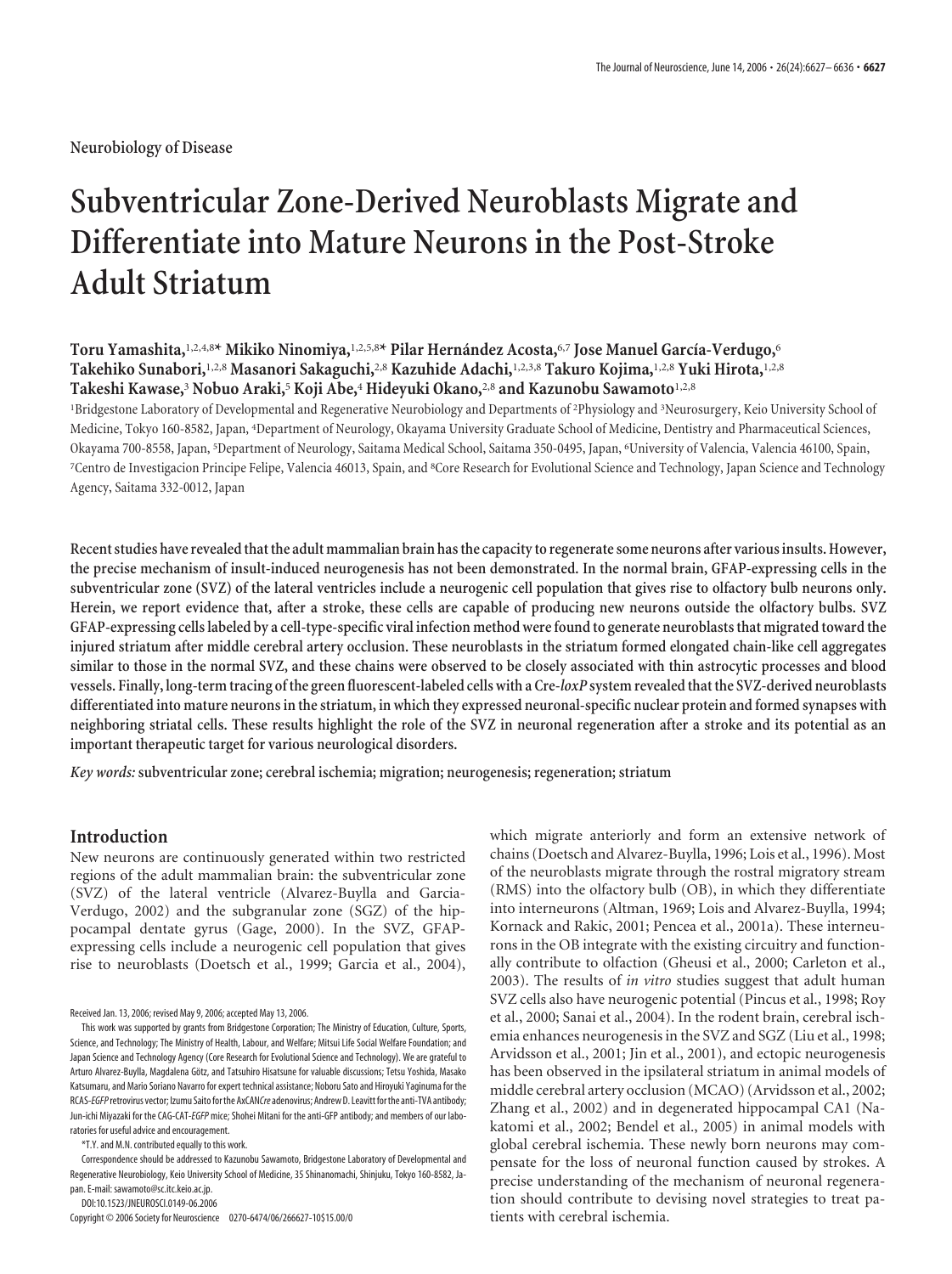There are two possible sources of the newly generated neurons in the ischemic striatum after MCAO. The first possible source is the SVZ, because neuroblasts born in this region have been proposed to migrate toward the striatum after ischemic injury (Arvidsson et al., 2002; Zhang et al., 2002, 2004; Jin et al., 2003). The second possible source is the striatal parenchyma, because it may also contain latent progenitor cells that can be activated and become neurogenic when stimulated by neurotrophic factors (Palmer et al., 1995; Pencea et al., 2001b). Because more specific cell labeling and tracing techniques were needed to identify the source of this ectopic neurogenesis, in this study, we performed region- and cell-type-specific cell labeling and long-term tracing experiments in combination with light and electron microscopic analyses. The results revealed the SVZ to be the principal source of the neuroblasts that form chain-like structures migrate laterally toward the injured striatal regions and differentiate into mature neurons.

## **Materials and Methods**

*Animals.*Adult 9- to 16- week-old mice (20 –32 g) were used in this study. Wild-type ICR mice were purchased from SLC (Shizuoka, Japan). CAG-CAT-enhanced green fluorescent protein (*EGFP*) transgenic mice (Kawamoto et al., 2000) were provided by Dr. Jun-ichi Miyazaki (Osaka University Medical School, Suita, Osaka, Japan). GFAP tv-a (*Gtv-a*) transgenic mice (Holland and Varmus, 1998) were purchased from The Jackson Laboratory (Bar Harbor, ME). All animal-related procedures were approved by the Laboratory Animal Care and Use Committee of Keio University and conducted in accordance with the guidelines of the National Institutes of Health.

*Focal cerebral ischemia.* During surgery, the mice were anesthetized with a nitrous oxide/oxygen/isoflurane mixture (69/30/1%) administered through an inhalation mask. Rectal temperature was maintained at 37.0°C by placing the animals on a heating bed (model BMT-100; Bio Research Center, Nagoya, Japan). A laser Doppler flowmeter probe (model ALF21; Advance, Tokyo, Japan) was attached to the surface of the ipsilateral cortex to monitor regional cerebral blood flow. MCAO was induced by the intraluminal filament technique reported previously (Shibata et al., 2000; Hayashi et al., 2003; Yamashita et al., 2005). In brief, the right carotid bifurcation was exposed, and the external carotid artery was coagulated distal to the bifurcation. A silicone-coated 8-0 filament was then inserted through the stump of the external cerebral artery and gently advanced (9.0 –10.0 mm) to occlude the middle cerebral artery. After 30 min occlusion, the filament was gently withdrawn, and the incision was closed.

*Adenovirus preparation and injection into the striatum.* The Creencoding recombinant adenovirus AxCAN*Cre*(Kanegae et al., 1995) was kindly provided by Dr. Izumu Saito (University of Tokyo, Tokyo, Japan). Concentrated and purified virus stocks  $(1.7 \times 10^7 \text{ viral particles/ml})$ were prepared by the standard procedure as described previously (Kanegae et al., 1994). The viral suspension (1  $\mu$ l) was diluted in 1000  $\mu$ l of PBS before injection, and a 300 nl volume of diluted viral suspension was stereotaxically injected into the striatal parenchyma [anterior, lateral, depth (in mm): 0.5, 2.0, 3.0 – 4.0] of the CAG-CAT-*EGFP* transgenic mice, as shown in Figure 2*A*.

In vivo *plasmid transfection of subventricular zone cells.* Plasmid DNApolyethylenimine (PEI) complexes were prepared according to the instructions of the manufacturer. In short, the pxCAN*Cre* plasmid DNA (10  $\mu$ g) was diluted in a sterile solution of 5% glucose to a final volume of 18.8  $\mu$ l and complexed with 1.2  $\mu$ l of linear PEI (*in vivo* jet PEI; PolyPlus Transfection, Illkirch, France). A 2  $\mu$ l volume of the PEI–plasmid complexes was stereotaxically injected bilaterally into the lateral ventricle [anterior, lateral, depth (in mm): -0.7, 1.0, 2.0] of the CAG-CAT-*EGFP* transgenic mice as shown in Figure 3*A*.

*Preparation and transplantation of RCAS-*EGFP*-virus-producing chicken fibroblasts.* The plasmid for generating the replication-competent avian retrovirus RCAS-*EGFP* was a gift from Hiroyuki Yaginuma (Fukushima Medical University School of Medicine, Fukushima, Japan). Chicken fibroblast cell line DF-1 (American Type Culture Collection, Manassas, VA) was transfected with the RCAS-*EGFP* plasmid using the FuGENE6 transfection reagent (Roche, Mannheim, Germany) as described previously (Sato et al., 2002). The virus-producing cells were washed three times with PBS to remove virus particles and pelleted by centrifugation. The pellets were resuspended in 50  $\mu$ l of PBS and placed on ice. A 100 nl volume of the cell suspension  $(3-5 \times 10^5 \text{ cells})$  was stereotaxically injected into the ipsilateral striatum [anterior, lateral, depth (in mm): 0.5, 2.7, 3.2– 4.0; -0.3, 3.0, 3.2– 4.0] or the SVZ (0.5, 1.2, 2.0 –2.5; -0.3, 1.5, 2.0 –2.5) (see Fig. 4*F*,*I*). GFAP-promoter-driven TVA expression in striatal astrocytes was significantly increased after MCAO (data not shown). Therefore, to label target cells at maximal efficiency, DF-1 cells were grafted at 5 d after MCAO (see Fig. 4*E*). No immunosuppressive agents were given to the animals.

*Immunohistochemistry.* For light microscopy, brains were fixed by perfusion with 4% paraformaldehyde, and, after postfixation overnight, 50  $\mu$ m sections were cut with a vibrating blade microtome (VT1000S; Leica, Heidelberg, Germany). The following primary antibodies were used: goat anti-doublecortin (Dcx) antibody, 1:100 (Santa Cruz Biotechnology, Santa Cruz, CA); mouse anti- $\beta$ III-tubulin antibody (Tuj-1), 1:200 (Sigma, St. Louis, MO); rabbit anti-GFP antibody, 1:200 (MBL, Woburn, MA) or mouse anti-GFP antibody, 1:1000 (gift from Dr. Shohei Mitani, Tokyo Women's Medical University School of Medicine, Tokyo, Japan); mouse anti-GFAP antibody, 1:200 (Sigma); mouse anti-neuronalspecific nuclear protein (NeuN) antibody, 1:200 (Chemicon, Temecula, CA); rabbit anti-glutathione *S*-transferase (GST)- $\pi$  antibody, 1:500 (MBL); rabbit anti-TVA antibody, 1:100 (gift from Dr. Andrew D. Leavitt, University of California, San Francisco, CA); and rat anti-platelet/endothelial cell adhesion molecule-1 (PECAM-1) antibody conjugated with biotin, 1:100 (BD Biosciences PharMingen, San Diego, CA). The antibodies against Dcx,  $\beta$ III-tubulin, GFP, GFAP, NeuN, GST- $\pi$ , and TVA were detected with secondary antibodies conjugated with Alexa Fluor (Invitrogen, Carlsbad, CA). For detection of PECAM-1, sections were incubated with ABC Elite complex (Vector Laboratories, Burlingame, CA) and treated with a tyramide signal amplification kit (TSA tetramethyl rhodamine system; PerkinElmer, Boston, MA). To count Dcx-positive neuroblasts in the ischemic striatum, sections were incubated with goat anti-Dcx antibody (1:500) and then with a biotin-labeled secondary donkey anti-goat IgG antibody. After incubation with ABC Elite complex, the signal was visualized with diaminobenzidine tetrahydrochloride. Sections stained without primary antibodies showed no signals (data not shown).

For preembedding immunostaining for electron microscopy, brains were perfused with 4% paraformaldehyde and 0.1% glutaraldehyde, and, after postfixation overnight, 50  $\mu$ m coronal sections were cut with a vibrating blade microtome. The sections were stained with goat anti-Dcx antibody (1:100) or rabbit anti-GFP antibody (1:100) as described above.

*Electron microscopic analysis.* Electron microscopic analyses were performed as described previously (Doetsch et al., 1997). Briefly, the sections labeled by GFP or Dcx immunohistochemistry were postfixed in 2% osmium for 1.5 h, incubated in 2% uranyl acetate for 2 h, dehydrated, and embedded in Araldite (Durcupan ACM; Fluka BioChemika, Ronkonkoma, NY). To study the overall organization of the SVZ and the striatum, we cut serial 1.5  $\mu$ m semithin sections with a diamond knife and stained them with 1% toluidine blue. Sections containing GFPpositive cells with neuronal morphology were selected under light microscopy and used for preparation of ultrathin sections. Ultrathin (0.05  $\mu$ m) sections were cut with a diamond knife, stained with lead citrate, and examined with a Jeol (Tokyo, Japan) 1010 electron microscope.

*Quantitative analysis.* The Dcx-positive cells in the peri-infarct region, located in the medial half of the striatum, were counted under a microscope (Axioplan 2; Zeiss, Tokyo, Japan) in six sections from three levels of the caudate–putamen (1.0, 0.5, and 0 mm rostral to the bregma) of each animal, because these sections consistently contained the infarct area in the striatum ipsilateral to the insult. To count the number of GFAP-positive cells in the GFAP/TVA double-labeled sections (see Fig. 4A,*B*), three section levels were selected as described above, and four areas in the ipsilateral SVZ of each section were chosen randomly and captured at  $100 \times$  magnification with a confocal laser microscope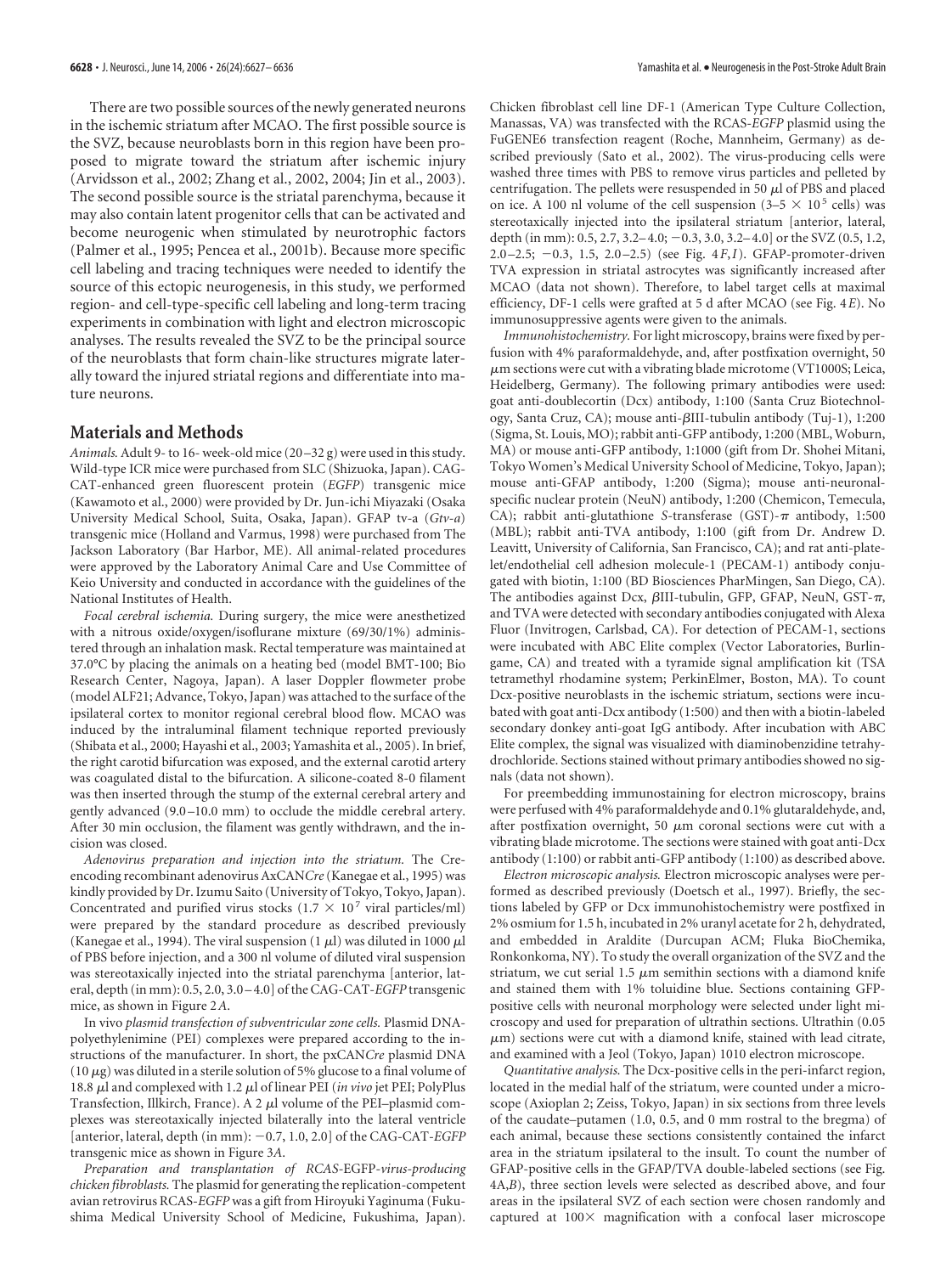

**Figure 1.** Neuroblasts transiently appearing in the striatum after cerebral ischemia. *A*, A coronal brain section, obtained 14 d after ischemia induction and stained with cresyl violet. Dotted lines indicate the border between the intact and infarcted areas. CC, Corpus callosum; St, striatum; LV, lateral ventricle. Scale bar, 500  $\mu$ m. **B**, Anti-Dcx staining of coronal brain sections obtained preoperatively (Pre-ope) and at 14 and 18 d after MCAO. The boxed area in  $B$  indicates the field shown in  $E$ . Scale bar, 500  $\mu$ m.  $C$ , Temporal profile of Dcx-positive cells in the striata of MCAO mice ( $n = 3$  at each time point). The number of Dcx-positive cells at 18 and 21 d after ischemia induction was significantly greater than the preoperative number. Values are means  $\pm$  SEM.  $*$   $p$   $<$  0.01 versus preoperative value (ANOVA, Bonferroni's correction). *D*, Numbers of Dcx-positive cells in four regions at different distances from the SVZ of brains ( $n = 3$ ) 18 d after MCAO. E, Double immunohistochemistry of the striatum with anti-Dcx antibody (red) and anti-*β*III-tubulin antibody (green) 18 d after ischemia induction. Another neuroblast marker, *β*III-tubulin, was coexpressed by 98% of the Dcx-positive cells ( $n=1108$  cells) in the striatum. Nuclear staining with Hoechst 33258 is shown in blue. Scale bar, 50  $\mu$ m.

(LSM510; Zeiss). For the cell-type-specific marker/GFP (see Fig. 2– 6) or -III-tubulin/Dcx (see Fig. 1*E*) double-labeling immunohistochemistry, confocal images were taken from four areas in the peri-infarct region of the striatum. LSM510 software was used to measure the distance between GFP/Dcx double-positive neuroblasts and the ventricular wall.

The spatial relationships between the neuroblasts and blood vessels in the striatum were studied by capturing a series of 0.8  $\mu$ m optical sections with a confocal laser microscope from PECAM-1/Dcx doubleimmunostained sections and reconstructing them into stacked *Z*-dimension images with Volocity software (Improvision, Lexington, MA). Based on their morphology, Dcx-positive neuroblast aggregates in the striatum were classified as either "spherical clusters" or "chains" as reported previously (Zhang et al., 2004).

*Statistical analysis.* Values are expressed as means  $\pm$  SEM. The differences in numbers of Dcx-positive cells in the striatum were evaluated for statistical significance by ANOVA with Bonferroni's correction. The orientation of chain-forming neuroblasts was classified as mediolateral or dorsoventral. The frequencies of chains in each orientation were compared using the  $\chi^2$  test. Statistical significance was assumed at a p value of 0.05.

#### **Results**

#### **Focal cerebral ischemia induces a transient increase in neuroblasts in the adult mouse striatum**

In this study, we used a mouse model of middle cerebral artery occlusion (Yamashita et al., 2005), in which the infarcted region

is mainly located in the lateral portion of the corpus striatum (Fig. 1*A*). As the first step in identifying the source of the neuroblasts in the ischemic striatum, we counted the number of cells expressing Dcx, a marker of neuroblasts (Brown et al., 2003; Yang et al., 2004), in the ischemic brains fixed preoperatively and at 14, 18, 21, and 35 d after ischemia induction (Fig. 1*B*,*C*). The numbers of Dcx-positive cells 18 and 21 d after ischemia induction were significantly greater than the preoperative number (Fig. 1*C*). Dcx-positive cells were distributed widely in the striatum at 18 d after MCAO (Fig. 1*D*), similar to results reported previously (Thored et al., 2006). Ninety-eight percent of the Dcx-positive cells ( $n = 1108$  cells) found in the striatum 18 d after MCAO were positive for the neuronal marker βIII-tubulin (Lee et al., 1990) (Fig. 1*E*), indicating that they were of the neuronal and not the glial lineage. Based on this finding, we designed a series of experiments in which we performed region- and cell-type-specific labeling and tracing to identify the source of the Dcxpositive neuroblasts in the striatum (see below).

# **Striatal cells do not generate neuroblasts**

Because of the regionally restricted emergence of neuroblasts in the striatum (Fig. 1), we hypothesized that striatal cells generate neuroblasts when subjected to ischemia. To test this hypothesis, we specifically labeled striatal cells and traced their fates with a Cre-*loxP* recombination system (Zinyk et al., 1998). We stereotaxically injected the Cre-encoding adenoviral-

vector AxCAN*Cre* (Kanegae et al., 1995; Araki et al., 2000) into the striata of the CAG-CAT-*EGFP* transgenic mice, in which GFP expression is induced in Cre-introduced cells and their progeny under control of the ubiquitous CAG promoter (Kawamoto et al., 2000). Because adenoviral vectors efficiently infect most, if not all, cell types, regardless of their mitotic activity (Benihoud et al., 1999), if the Dcx-positive neuroblasts were born in the striatum, some should be labeled with GFP. The brain was examined for the presence of GFP-labeled cells after inducing MCAO (Fig. 2*A*,*B*). At 5 d after AxCAN*Cre* injection, GFP-positive cells were present exclusively in the striatum (Fig. 2*C*), although none were detected around the SVZ, the other possible source of striatal neuroblasts (see below). Close examination of the sections revealed that virtually all of the cells labeled with Hoechst 33258 expressed GFP in the vicinity of the injection sites (Fig. 2*D*). These GFP-positive cells expressed the astrocytic marker GFAP (Fig. 2*E*) (22 cells per 56 GFP-positive cells), the mature neuronal marker NeuN (Fig. 2*F*) (13 cells per 50 GFP-positive cells), the oligodendrocyte marker GST- $\pi$  (Hsieh et al., 2004) (Fig. 2*G*) (8 cells per 55 GFP-positive cells), the endothelial marker PECAM-1 (Sheibani et al., 1997) (Fig. 2*H*) (6 cells per 55 GFP-positive cells), or NG2, which is reportedly expressed in neuronal progenitor cells in the cortex (Dayer et al., 2005) (Fig. 2*I*) (8 cells per 44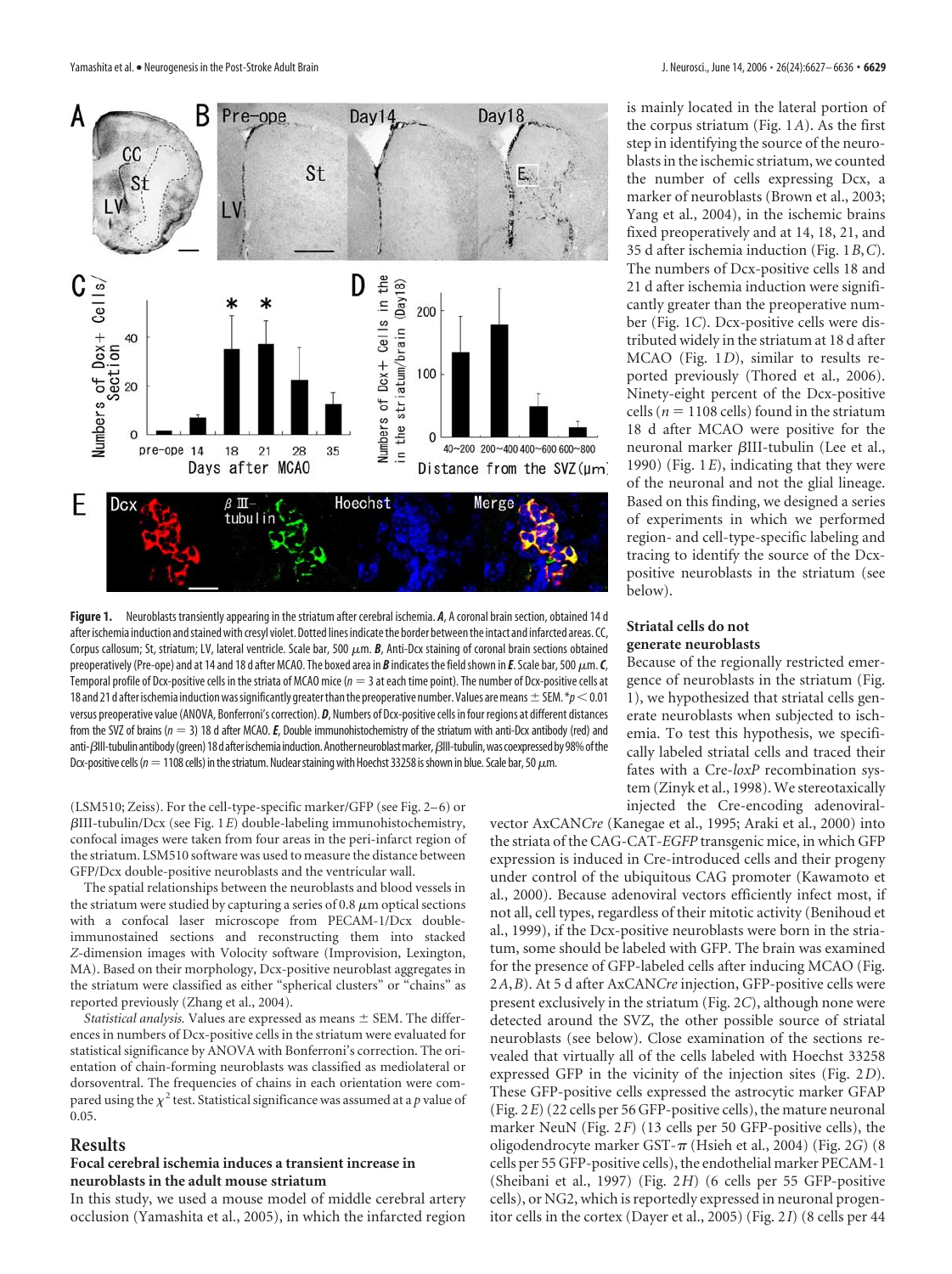GFP-positive cells), suggesting that this method labels various types of striatal cells. We then investigated whether the GFP-positive cells in the striatum were labeled with Dcx at 18 d after MCAO. None of the striatal GFP-positive cells observed  $(n = 695)$  expressed Dcx (Fig. 2*J,K*), suggesting the Dcx-positive neuroblasts to have been derived from brain regions outside of the striatum.

# **SVZ cells generate neuroblasts that migrate toward the ischemic striatum**

The results of previous studies have suggested the SVZ as another possible source of striatal neuroblasts (Arvidsson et al., 2002; Zhang et al., 2002, 2004; Jin et al., 2003). A specific and efficient method of labeling cells in the SVZ, a very thin cell layer lining the ventricular wall that is difficult to target, is needed to investigate whether these cells generate striatal neuroblasts. In this study, we chose intraventricular injection of plasmid DNA mixed with PEI, because it has been demonstrated to introduce foreign genes specifically into the SVZ (Lemkine et al., 2002). To verify the specificity and efficiency of this method, the Cre-encoding plasmid px-CAN*Cre* mixed with PEI was injected into the lateral ventricles of CAG-CAT-*EGFP* transgenic mice (Fig. 3*A*), and GFPpositive cells were observed in the SVZ alone at 5 d after the injection (Fig. 3*C*). We thus concluded that the Cre expression was specifically targeted to the regions close to the ventricular wall. Cell counts revealed that 50% of the GFP-expressing cells  $(n = 42)$  were GFAP-positive astrocytes and  $6.3\%$  ( $n = 111$ ) were Dcxpositive neuroblasts. Analysis of the fate of the GFP-labeled SVZ cells in the nonischemic control mice  $(n = 4)$  and MCAO mice  $(n = 6)$  on day 18 (Fig. 3*B*) revealed large numbers of GFP-positive cells in the OB and RMS of all brains in both the control group and the MCAO group (data not shown), but examination of the striatum revealed a significant difference in the distribution of GFP-positive cells between these two groups. GFP-positive cells were restricted to the SVZ in the control group, with none being observed in the striatum (Fig. 3*D*). In contrast, in the MCAO group, GFP-positive cells  $(82.0 \pm 12.1)$ cells per hemisphere) were found in the ipsilateral striatum (Fig. 3*E*), and 37%  $(n = 45$  cells) were positive for Dcx and had a long leading process (Wichterle et al., 1997), similar to that of the neuroblasts migrating in the RMS (Fig. 3*F*). The distribution pattern of these SVZ-derived GFP/ DCX double-immunopositive cells (Fig.



**Figure 2.** Striatal cells do not generate neuroblasts. *A*, Diagram showing the injection site. AxCAN*Cre*, an adenoviral vector encoding Cre recombinase under control of the CAG promoter, was injected into the striata of CAG-CAT-*EGFP* transgenic mice, which carry a floxed*EGFP*gene under control of the CAG promoter. *B*, AxCAN*Cre* was injected 5 d before MCAO, and the animals were killed 18 d after MCAO. *C–I*, Expression of GFP in the striatum on day 0 (5 d after injection). *C*, Large numbers of GFP-positive cells (green) are present in the striatum, although there are none in the SVZ. Scale bar, 500 m. LV, Lateral ventricle; St, striatum. *D–I*, High-power confocal images of the injection site indicated by the boxed areas in C. D, All Hoechst 33258-positive cells (blue) express detectable GFP (green) in the vicinity of the injection site. Scale bar, 20 μm. **E-I**, Double stainings with cell-type-specific markers reveal that the GFP-encoding adenovirus-infected cells express GFAP ( $E$ ), NeuN ( $F$ ), GST- $\pi$  ( $G$ ), PECAM-1 ( $H$ ), and NG2 ( $I$ ). Scale bar, 10  $\mu$ m. Arrowheads point to GFPpositive cells colabeled with the indicated marker*. J*, Distribution of GFP-positive cells (green) in the striatum 18 d after MCAO. Scale bar, 500  $\mu$ m. K, High-power confocal image of the injection site indicated by the boxed area in J. All GFP-labeled cells ( $n = 695$ ) observed in three MCAO mice are negative for Dcx. Scale bar, 20  $\mu$ m. *L*, Orthogonal view of a GFP-positive cell indicated by the boxed area in **K**. Among all of the GFP-positive cells analyzed ( $n = 62$ ), each cell had an intact nucleus. Scale bar, 10  $\mu$ m.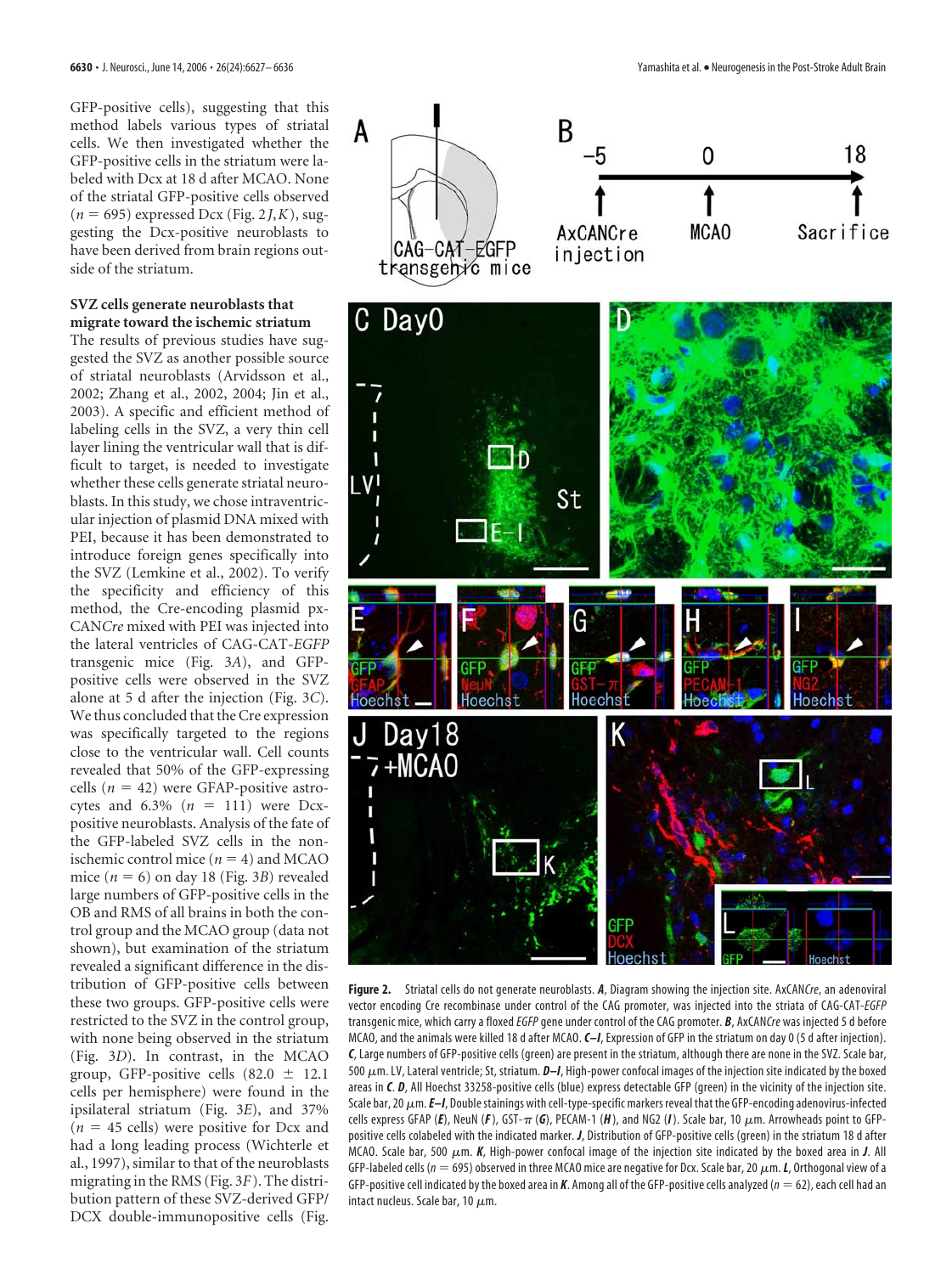



**Figure 3.** Neuroblasts migrate from the SVZ into the striatum after cerebral ischemia. *A*, Diagram showing the injection site. The Cre-encoding pxCAN*Cre*plasmid was injected into the lateral ventricles of CAG-CAT-*EGFP* transgenic mice, which carry the floxed *EGFP* gene under control ofthe CAG promoter.*B*, pxCAN*Cre*plasmid plus PEI was injected intothe lateral ventricle 5 d before MCAO, and the animals were killed 18 d after MCAO.  $C$ ,  $D$ , In the normal brain ( $n=4$ at each time point), GFP-positive cells (green) are observed only in the SVZ at 5 and 23 d after the injection (corresponding to days 0 and 18, respectively, in  $\bm{B}$ ). Scale bars, 200  $\mu$ m.  $\bm{E}$ , In the ischemic brain ( $n = 4$ ), many SVZ-derived GFP-positive cells (green) are observed in the periinfarct striatum 23 d after the injection (corresponding to day 18 in *B*). The numbers and thin dotted lines indicate distance (in micrometers) from the SVZ.*F*, High-power confocal image of a GFP/Dcx-expressing cell exhibiting morphology typical of migrating neuroblasts. Thirty-seven percent of the GFP-positive cells ( $n = 45$ ) in the striatum expressed Dcx. Scale bar, 10  $\mu$ m. *G*, Numbers of GFP/Dcx double-positive cells in four regions at different distances from the SVZ 18 d after MCAO. This distribution is very similar to those of GFP-positive cells (Fig. 1*D*). No SVZ-derived GFP/Dcx double-immunopositive cells were observed in the striatum of the nonischemic brain.

3*G*) was very similar to that of DCX-positive cells (Fig. 1*D*). These results suggest that SVZ-derived neuroblasts migrate toward the striatal parenchyma after a stroke.

### **SVZ GFAP-expressing cells generate striatal neuroblasts after cerebral ischemia**

Previous studies have shown that SVZ GFAP-expressing cells include a neurogenic cell population, which gives rise to neuroblasts that migrate anteriorly in the RMS and differentiate into neurons in the OB (Doetsch et al., 1999; Garcia et al., 2004; Imura et al., 2006). To determine whether SVZ GFAP-expressing cells are the source of neuroblasts in the damaged striatum, we administered the RCAS-*EGFP* avian retrovirus (Sato et al., 2002) into

the brains of *Gtv-a* mice, in which only GFAP-positive cells express TVA, a receptor required for infection by the avian retrovirus (Holland and Varmus, 1998; Doetsch et al., 1999; Seri et al., 2001). To confirm that TVA is specifically expressed in GFAPpositive cells in the ischemic brain, we performed double immunohistochemistry for GFAP and TVA. Confocal microscopic analyses of the SVZ tissue sections from *Gtv-a* transgenic mice, 8 d after ischemia induction, revealed that virtually all of the TVA-expressing cells were positive for GFAP (Fig. 4*A*,*B*), although the different subcellular localizations of each of the proteins did not allow quantitative analysis. In addition, all of the TVA-expressing cells  $(n = 327)$  were negative for Dcx (Fig. 4*C*,*D*). Injection of the RCAS-*EGFP* virus into wild-type ischemic brains yielded no labeled cells (data not shown), indicating that infection with this virus is dependent on TVA. Thus, only GFAPpositive cells should be infected with RCAS-*EGFP* retrovirus even in the ischemic brain.

In this study, we transplanted the chicken fibroblast cell-line DF-1 cells producing the RCAS-*EGFP* virus, because it was shown to yield high virus titers at injection sites for gene transfer (Holland and Varmus, 1998). We transplanted DF-1 producing the RCAS-*EGFP* virus into the SVZ or the striatum of the *Gtv-a* transgenic mice 5 d after MCAO and characterized the fate of GFP-positive cells 18 d after MCAO (Fig. 4*E*). Most of the GFPpositive cells in the brains, of which the striatum had been injected with RCAS-*EGFP*-producing cells (Fig. 4*F*), were still positive for GFAP (Fig. 4*G*), and no GFP/Dcx doubleimmunopositive cells were observed (none of 498 GFP-positive cells) (Fig. 4*H*), consistent with the results of the adenoviral infection experiment (Fig. 2). Conversely, when cells producing the RCAS-*EGFP* virus were transplanted into the SVZ (Fig. 4*I*), all of the brains studied ( $n = 3$ ) contained GFP/Dcx double-positive cells (5 cells per 13 GFP-positive cells in total) in the peri-infarct region of the striatum at 18 d (Fig. 4*J*). We therefore concluded that SVZ GFAP-expressing cells produce the neuroblasts observed in the ischemic striatum.

## **Migrating neuroblasts form chain-like structures along blood vessels in the striatum**

The results described above (Figs. 2–4) indicate that most of the Dcx-positive neuroblasts migrating in the ischemic striatum originated in the SVZ. We then examined the Dcx-positive cells migrating in the striatum by immunofluorescence and electron microscopic techniques to study the morphology of the SVZderived neuroblasts in greater detail. Recent studies have found blood vessels to be involved in the regulation of neuronal progenitors *in vitro* or *in vivo* (Palmer et al., 2000; Louissaint et al., 2002; Shen et al., 2004), and insult-induced neurogenesis in the striatum is also reportedly influenced by blood vessels (Sun et al., 2003; Chen et al., 2005). Possible interactions between the migrating neuroblasts and blood vessels in the striatum were examined 18 d after MCAO in sections of the brain that had been stained for Dcx and PECAM-1, a marker of vascular endothelial cells (Sheibani et al., 1997). Some of the neuroblasts formed aggregates and others remained isolated in the striatum. The neuroblast aggregates were classified as spherical clusters or chains based on their morphology, as described previously (Zhang et al., 2004). All of the spherical clusters ( $n = 6$ ) were identified at some distance from PECAM-1-positive vascular endothelial cells (Fig. 5*A*), whereas all of the chains  $(n = 12)$  were wound around vascular endothelial cells (Fig. 5*B*,*C*) (supplemental movie 1, available at www.jneurosci.org as supplemental material). Most of the neuroblasts in the chain were elongated parallel to the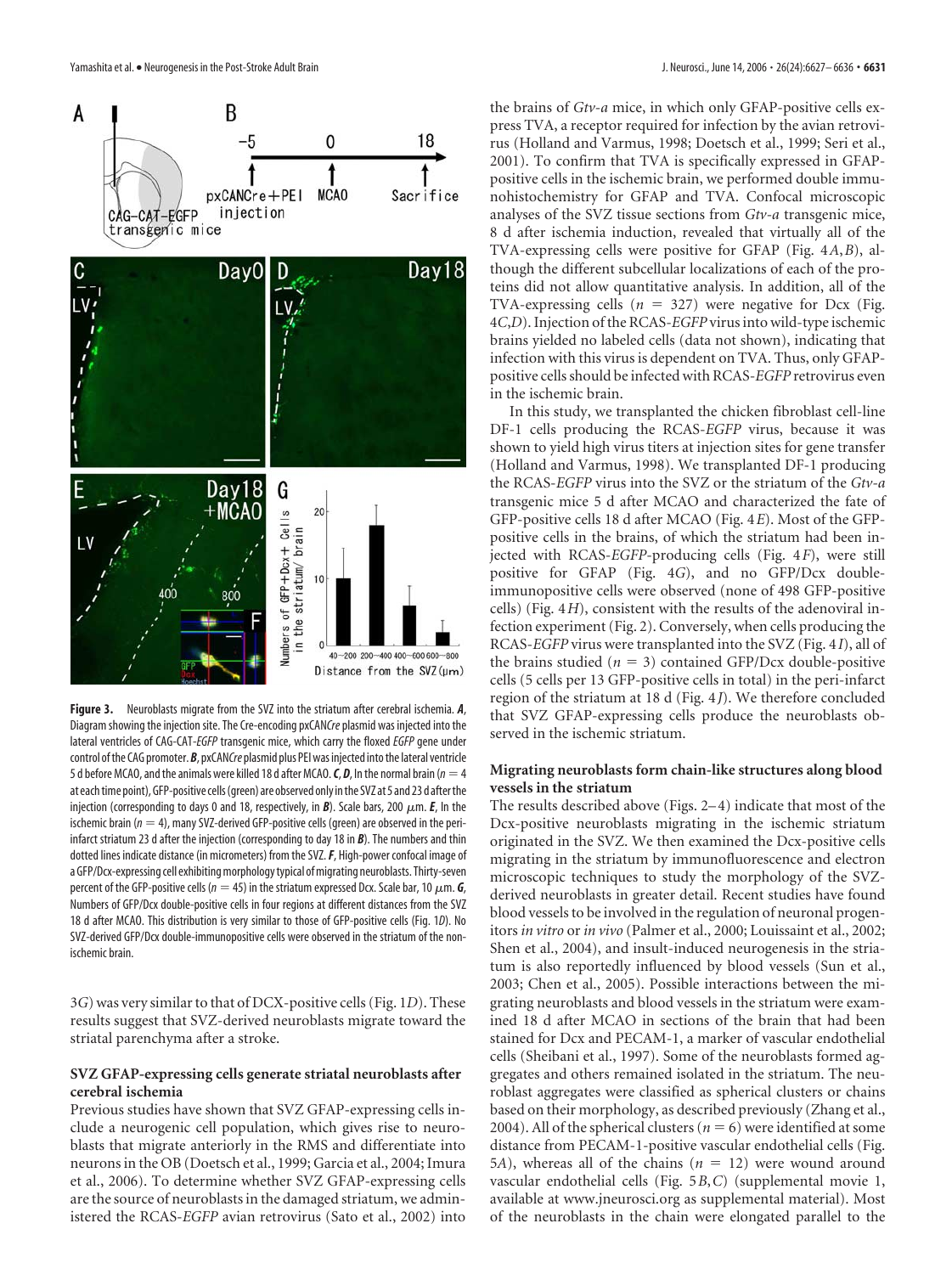

**Figure 4.** SVZ GFAP-expressing cells are a source of the neuroblasts that migrate into the striatum after cerebral ischemia. *A–D*, Double immunofluorescence of an SVZ section stained with anti-TVA antibody (red), in combination with anti-GFAP antibody (green) (*A*, *B*) or with anti-Dcx antibody (green) (*C*, *D*) 8 d after induction of ischemia (*Gtv-a*transgenic mice). *B* and

**6632** • J. Neurosci., June 14, 2006 • 26(24):6627–6636 Yamashita et al. • Neurogenesis in the Post-Stroke Adult Brain

blood vessels, and, interestingly, most of the chains  $(83\%, n = 10)$ were oriented in the mediolateral direction (Fig. 5*D–F*). These findings suggest blood vessels to be involved in the chain formation and lateral migration of SVZ-derived neuroblasts toward the injured tissue. To further investigate the fine morphology of the chain structure, we examined anti-Dcx-stained sections electron microscopically. The morphology of the neuroblasts in the striatum resembled that in the intact SVZ (Doetsch et al., 1997). Their nuclei were spindle-shaped and dark, and the cytoplasm was smooth and scant (Fig. 5*H*). Zonula-adherens-like small junctional complexes were observed between these neuroblasts (Fig. 5*I*,*K*). The chains of neuroblasts were frequently associated with thin astrocytic processes aligned close to blood vessels (Fig. 5*I*,*J*). Thus, the chain-like structures that developed in the striatum exhibited cellular organization and morphology similar to those of the normal SVZ.

## **SVZ-derived neuroblasts differentiated into mature neurons and formed synapses in the striatum**

Previous studies have shown that a small population of striatal neuroblasts in the ischemic brain can survive and mature into neurons (Arvidsson et al., 2002; Teramoto et al., 2003). We tested whether SVZ-derived neuroblasts were capable of differentiating into mature neurons after prolonged survival. For this purpose, we analyzed GFP-positive cells labeled by injection of the PEI– pxCAN*Cre* plasmid complex 90 d after MCAO (Fig. 6*A*,*B*). The results showed that a subpopulation of the GFP-positive cells (29%;  $n = 5$  cells) in the striatum expressed NeuN, a marker of mature neurons (Fig. 6*C*), and the GFP-labeled cells frequently showed a morphology typical of mature neurons (Fig. 6*D*). Moreover, immunoelectron microscopic examination revealed that the GFP-positive axons contained abundant presynaptic vesicles and formed synapses with neighboring cells (Fig. 6*E*,*F*). These observations indicated that SVZ-derived neuroblasts are capable of differentiating into mature neurons and being integrated into the preexisting neuronal circuit.

## **Discussion**

# **SVZ GFAP-expressing cells produce neuroblasts in the peri-infarcted striatum**

Migration of SVZ neuroblasts toward the injured striatum in MCAO models similar to ours has been suggested previously by the results of experiments using bromodeoxyuridine (BrdU) labeling (Arvidsson et al., 2002; Parent et al., 2002; Sundholm-Peters et al., 2005; Thored et al., 2006) or DiI labeling (Jin et al., 2003). Intraperitoneally administered BrdU can be incorporated into dividing cells and dying cells throughout the body (Kuan et al., 2004), such that it is not useful for determining where the cells were labeled. Because DiI is lipid soluble and transported to neighboring cells, when DiI is injected into the lateral ventricles, it labels various types of cells directly adjacent to or projecting

*D*show high-power views ofthe field indicated bythe boxed areas in *A* and*C*,respectively.Note that all of the TVA-expressing cells contain detectable signals of GFAP but not Dcx.  $\bm{B}$ ,  $\bm{D}$ , 10  $\mu$ m. *E*, DF-1 cells transfected with the RCAS-*EGFP* plasmid were transplanted into the striatum (*F–H*) or SVZ (*I*, *J*) 5 d after MCAO, and the animals were killed 18 d after MCAO.*F–H*, In the brains (*n* 16) in which RCAS-*EGFP*-producing DF-1 cells were transplanted into the striatum (F), GFP/GFAP double-positive cells were frequently observed (G). However, all GFP <sup>+</sup> cells examined ( $n = 498$ ) were negative for Dcx (*H*). Scale bar, 20  $\mu$ m. *I*, *J*, All brains ( $n = 3$ ) in which RCAS-*EGFP*-producing DF-1 cells were transplanted into the SVZ (*I*) contained GFP/Dcx double-positive cells (5 cells per 13 GFP-positive cells in total) in the peri-infarct region of the striatum at 18 d  $(J)$ . Scale bar, 20  $\mu$ m.

 $\leftarrow$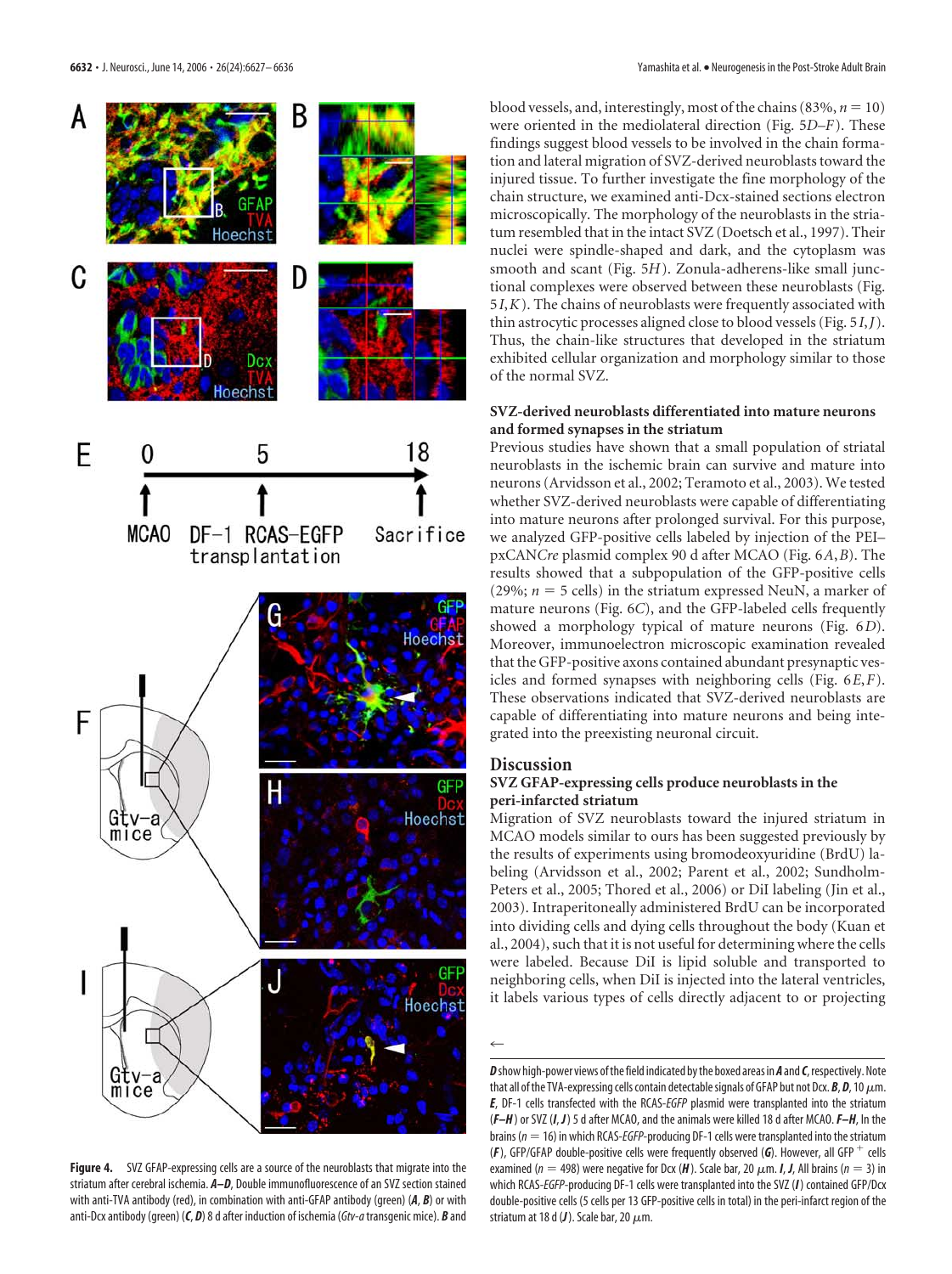

**Figure 5.** Migrating neuroblasts formed elongated aggregates associated with blood vessels in the ischemic striatum. *A–C*, Double immunohistochemistry of the striatum with anti-PECAM-1 antibody (red) and anti-Dcx antibody (green) 18 d after ischemia induction.  $A$ , Spherical clusters of Dcx-positive neuroblasts ( $n = 6$ ) are at some distance from the PECAM-1-positive vascular endothelial cells.  $B$ ,  $C$ , Chains of neuroblasts ( $n = 12$ ) wind around the vascular endothelial cells. Note that this chain appears to extend toward the injured region (on the right, in this figure) and to be connected with a spherical cluster of neuroblasts that is not associated with blood vessels. See also supplemental movie 1 (available at www.jneurosci.org as supplemental

into the ventricular wall independently of cell migration (Frielingsdorf et al., 2004). Both BrdU and DiI are diluted by cell divisions, which makes it difficult to study the phenotypes of the matured progeny of labeled cells after a long period. Moreover, the SVZ is a very thin cell layer lining the ventricular wall and is difficult to specifically target by stereotaxic viral injections. To overcome these technical limitations, we injected Cre-encoding plasmid into the lateral ventricles of transgenic mice carrying a floxed *GFP* gene, which made it possible to specifically label SVZ cells and trace their progeny until 90 d after MCAO. The results of our experiments provide direct evidence that the SVZ is the principal source of the neuroblasts that migrate into the ischemic striatum and differentiate into mature neurons. We also performed cell-type-specific labeling by the RCAS-TVA system (Bell and Brickell, 1997), which has been used to study the fate of GFAP-expressing cells *in vivo* (Holland and Varmus, 1998; Doetsch et al., 1999; Seri et al., 2001). The results of previous studies indicate that SVZ GFAPexpressing cells generate only olfactory bulb neurons in the normal brain (Doetsch et al., 1999), whereas the results of our study strongly suggest that SVZ GFAP-expressing cells give rise to neuroblasts that migrate into the injured striatum. However, because we could not directly show that the cells originally infected with the RCAS-*EGFP* virus were actually expressing GFAP, we cannot rule out the possibility that other cell types in the SVZ generated the EGFP-positive neu-

 $\leftarrow$ 

material). Arrowheads, Spherical cluster of neuroblasts; arrows, elongated chain-like aggregate of neuroblasts. LV, Lateral ventricle. Scale bars, 20  $\mu$ m. **D**, The chains were classified on the basis of their dorsoventral (d-v) and mediolateral (m-l) orientations. d, Dorsal; v, ventral; m, medial; l, lateral. **E**, *F*, The number of mediolaterally oriented chain-like neuroblasts (blue) was significantly larger than the number of dorsoventrally oriented neuroblasts (red).  $* p < 0.05$  ( $\chi^2$  test). *G*, Dcx-stained semithin section of the striatum. The ectopic chain of neuroblasts in the electron micrograph in *H* is marked by arrowheads. *H–K*, Electron microscopic view of neuroblasts migrating within the striatum. *H*, Each Dcxpositive cell contains abundant lax chromatin, two to four small nucleoli, and a smooth scant cytoplasm, similar to neuroblasts in the SVZ. *I*, Dcx-positive neuroblasts are located close to blood vessels. Asterisks, Blood vessels. The boxed areas in *I* indicate the fields shown in *J* and *K*. Scale bar, 2  $\mu$ m. *J*, Dcx-positive neuroblasts are adjacent to the thin processes of astrocytes (arrowhead) associated with endothelial cells (arrow) of blood vessels. Asterisks, Cytoplasm of Dcxpositive neuroblasts. Scale bar, 500 nm. *K*, A zonulaadherens-like contact (arrowhead) is observed between two Dcx-positive neuroblasts. Scale bar, 500 nm.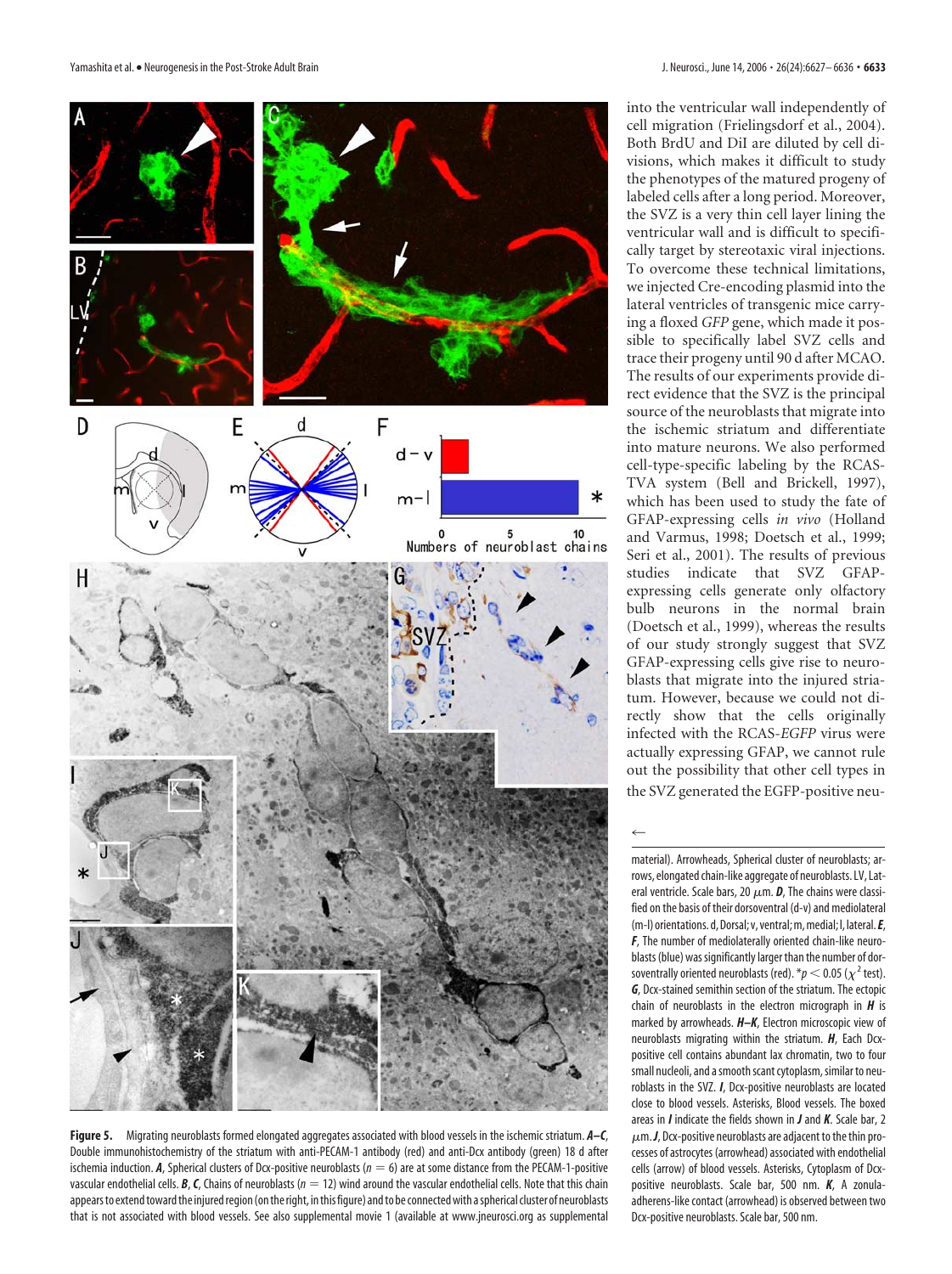

**Figure 6.** SVZ-derived neuroblasts differentiate into mature neurons and form synapses in the striatum by 90 d after MCAO. *A*, Diagram showing the injection site. *B*, The pxCAN*Cre* plasmid was injected into the lateral ventricle 5 d before MCAO, and the animals were killed 90 d after MCAO. *C*, Confocal three-dimensional reconstruction image of a GFP/NeuN doublepositive cell. At 90 d after MCAO, 29% of the SVZ-derived GFP-positive cells (*n* 13) in the striatum expressed NeuN, a specific marker for mature neurons. Scale bar, 20  $\mu$ m. **D**, A GFPpositive cell exhibiting neuronal morphology. Scale bar, 20  $\mu$ m.  $E$ , An electron micrograph showing a GFP-positive axon (asterisk) containing presynaptic vesicles. Scale bar, 0.5  $\mu$ m. **F**, High-power magnification view of the region indicated by the boxed area in *E*. The postsynaptic density is indicated by arrowheads.

roblasts. Interestingly, SVZ cells have been implicated in the generation of glial cells in the mechanically injured cerebral cortex (Goings et al., 2004) and the corpus callosum damaged by experimental autoimmune encephalomyelitis (Picard-Riera et al., 2002). Thus, it is possible that SVZ GFAP-expressing cells generate various types of progenitors, which have the ability to migrate to diverse damaged brain regions and replace the various types of cells lost by brain injury or brain disease.

## **Striatal cells do not generate neuroblasts in the ischemic brain**

The results of this study suggest neuroblasts appearing in the peri-infarcted striatum to be derived from brain regions outside of the striatum (Fig. 2), and this finding is consistent with the idea that the distribution of the neurogenic cell population is restricted to a niche in which a special microenvironment supports their survival and function in the adult brain (Herrera et al., 1999; Shihabuddin et al., 2000). However, we were unable to rule out the possibility that the striatum contains a population of rare neurogenic cells undetectable under our experimental conditions. Previous *in vitro* studies have revealed that cells isolated from the striatum can generate new neurons when stimulated by intrinsic or extrinsic factors (Palmer et al., 1995; Wang et al., 2004), suggesting that latent neural progenitor cells reside in the striatal parenchyma. These latent neural progenitor cells may be activated by manipulating the signaling pathways that determine their cell fate. Noggin, an antagonist for bone morphogenetic protein, has been reported to promote neuronal differentiation of stem cells (Lim et al., 2000). Moreover, forced expression of Pax6 (paired box gene 6) (Heins et al., 2002) and a dominantnegative Olig2 (oligodendrocyte lineage transcription factor 2) mutant (Buffo et al., 2005) induce neurogenesis in the cortex. These factors may be useful for activating the neurogenic potential of progenitor cells in the striatal parenchyma.

#### **Neuroblasts emigrate from the SVZ into the injured region**

The present results show that neuroblasts that migrate into the ischemic striatum form elongated aggregates that are morphologically similar to those in the SVZ, as reported previously in rats (Zhang et al., 2004). The chain-like structures were observed to be in contact with thin processes of astrocytes in the striatum, similar to those in the RMS (Lois et al., 1996) and SVZ (Doetsch et al., 1997). Astrocyte-derived migration-inducing activity has been reported to stimulate chain migration by neuroblasts *in vitro* (Mason et al., 2001) and may be involved in the lateral chain migration in the ischemic striatum as well.

Our SVZ-specific labeling experiments using a Cre-*loxP* system provided direct evidence that a subpopulation of SVZ neuroblasts, which migrate anteriorly in the normal brain, are laterally redirected to the injured striatum. There are two possible mechanisms to explain the ischemia-induced change in the direction of neuroblast migration. First, ischemia may disrupt mechanisms that restrict neuroblasts within the SVZ. Second, ischemia may promote lateral migration by neuroblasts through altered expression of guidance molecules, such as Slit proteins, which determine the direction of neuroblast migration in the SVZ as repellents (Wu et al., 1999; Sawamoto et al., 2006). Chemotactic cytokines, such as stromal cell-derived factor 1a, expressed in the injured striatum may also be involved in this process (Robin et al., 2006; Thored et al., 2006). Our results demonstrate that SVZ-derived neuroblasts directionally migrate in chain-like structures parallel to blood vessels toward the infarcted region. Blood vessels in the damaged striatum may play a crucial role in the migration and/or survival of these neuroblasts, perhaps by releasing diffusible factors, such as BDNF (Louissaint et al., 2002).

#### **SVZ cells generate mature neurons in the striatum**

Previous reports have described BrdU-labeled newborn cells as expressing markers for mature neurons within the damaged striatum as early as 30 d after the induction of ischemia (Arvidsson et al., 2002; Parent et al., 2002). In the present study, we examined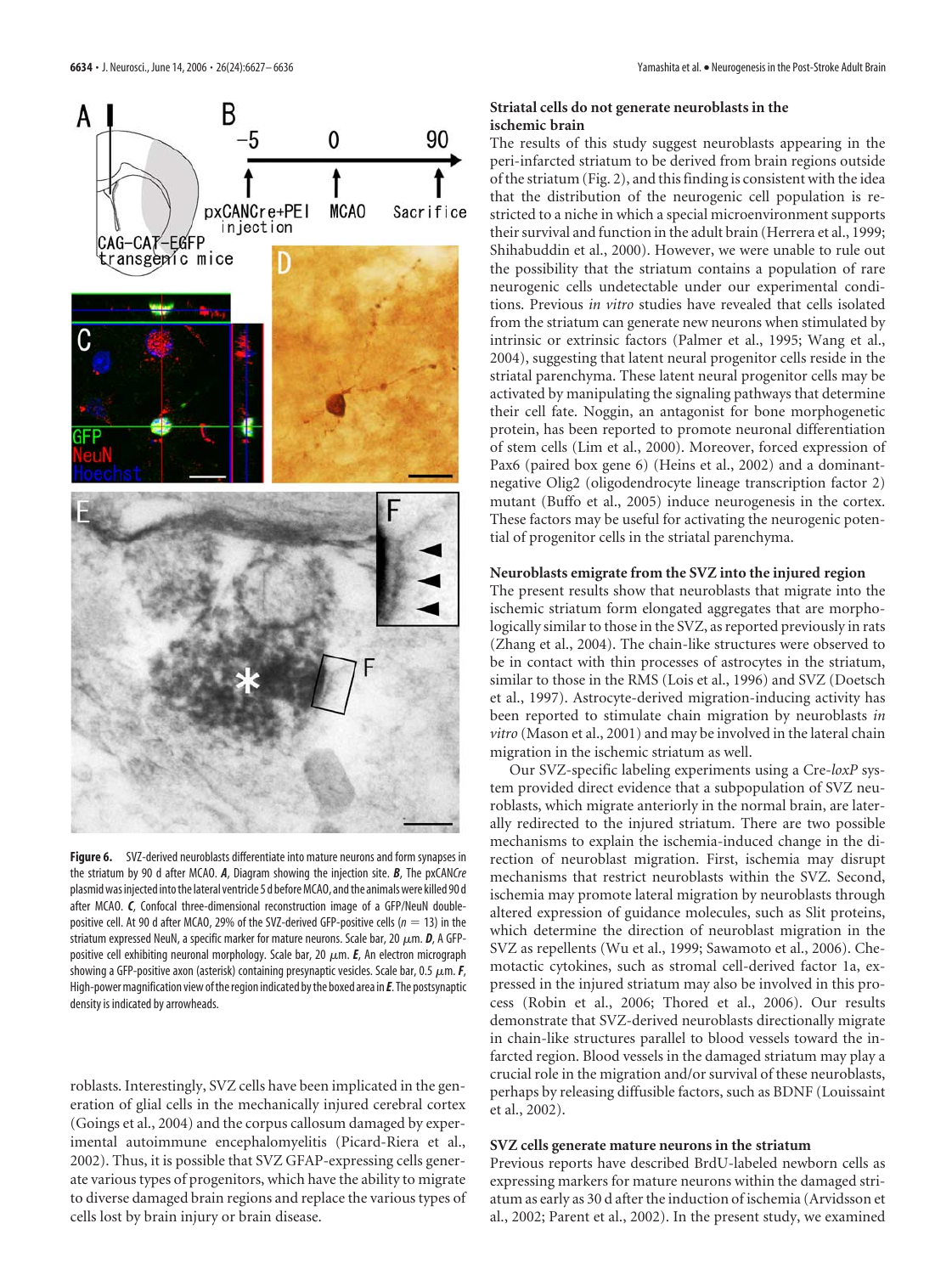the phenotype of SVZ-derived GFP-labeled cells by light and electron microscopy after an extended survival period (90 d). The labeled cells were found to possess long processes, express NeuN, and form synaptic structures in the damaged striatum 90 d after ischemia induction. These results strongly suggest SVZ cells to have the ability to generate functional mature neurons that survive in the damaged striatum for considerable periods.

Based on all of the results of this study, we conclude that SVZ is the main source of the neuroblasts that migrate toward the brain region infarcted by cerebral ischemia, in which they differentiate into mature neurons. Our findings indicate that, as an important endogenous cell source, SVZ is a promising therapeutic target for various neurological disorders. However, it remains unclear what types of neurons are generated, although some of the SVZ-derived neurons showed a dopaminergic phenotype (our unpublished observation). In addition, the number of newborn neurons is too small for recovery of neurological functions (Arvidsson et al., 2002). Thus, it will be necessary to add appropriate interventions to enhance the proliferation, survival, and/or neuronal maturation of SVZ cells and their progeny. The mechanisms of insult-induced neurogenesis described herein are anticipated to be of fundamental importance to studying molecular mechanisms that control SVZ cells and their progeny and for developing novel neuronal self-repair strategies.

#### **References**

- Altman J (1969) Autoradiographic and histological studies of postnatal neurogenesis. IV. Cell proliferation and migration in the anterior forebrain, with special reference to persisting neurogenesis in the olfactory bulb. J Comp Neurol 137:433–457.
- Alvarez-Buylla A, Garcia-Verdugo JM (2002) Neurogenesis in adult subventricular zone. J Neurosci 22:629 –634.
- Araki T, Shibata M, Takano R, Hisahara S, Imamura S, Fukuuchi Y, Saruta T, Okano H, Miura M (2000) Conditional expression of anti-apoptotic protein p35 by Cre-mediated DNA recombination in cardiomyocytes from loxP-p35-transgenic mice. Cell Death Differ 7:485–492.
- Arvidsson A, Kokaia Z, Lindvall O (2001) *N*-methyl-D-aspartate receptormediated increase of neurogenesis in adult rat dentate gyrus following stroke. Eur J Neurosci 14:10 –18.
- Arvidsson A, Collin T, Kirik D, Kokaia Z, Lindvall O (2002) Neuronal replacement from endogenous precursors in the adult brain after stroke. Nat Med 8:963–970.
- Bell EJ, Brickell PM (1997) Replication-competent retroviral vectors for expressing genes in avian cells in vitro and in vivo. Mol Biotechnol 7:289 –298.
- Bendel O, Bueters T, von Euler M, Ove Ogren S, Sandin J, von Euler G (2005) Reappearance of hippocampal CA1 neurons after ischemia is associated with recovery of learning and memory. J Cereb Blood Flow Metab 25:1586 –1595.
- Benihoud K, Yeh P, Perricaudet M (1999) Adenovirus vectors for gene delivery. Curr Opin Biotechnol 10:440 –447.
- Brown JP, Couillard-Despres S, Cooper-Kuhn CM, Winkler J, Aigner L, Kuhn HG (2003) Transient expression of doublecortin during adult neurogenesis. J Comp Neurol 467:1–10.
- Buffo A, Vosko MR, Erturk D, Hamann GF, Jucker M, Rowitch D, Gotz M (2005) Expression pattern of the transcription factor Olig2 in response to brain injuries: Implications for neuronal repair. Proc Natl Acad Sci USA 102:18183–18188.
- Carleton A, Petreanu LT, Lansford R, Alvarez-Buylla A, Lledo PM (2003) Becoming a new neuron in the adult olfactory bulb. Nat Neurosci 6:507–518.
- Chen J, Zacharek A, Zhang C, Jiang H, Li Y, Roberts C, Lu M, Kapke A, Chopp M (2005) Endothelial nitric oxide synthase regulates brain-derived neurotrophic factor expression and neurogenesis after stroke in mice. J Neurosci 25:2366 –2375.
- Dayer AG, Cleaver KM, Abouantoun T, Cameron HA (2005) New GABAergic interneurons in the adult neocortex and striatum are generated from different precursors. J Cell Biol 168:415–427.
- Doetsch F, Alvarez-Buylla A (1996) Network of tangential pathways for

neuronal migration in adult mammalian brain. Proc Natl Acad Sci USA 93:14895–14900.

- Doetsch F, Garcia-Verdugo JM, Alvarez-Buylla A (1997) Cellular composition and three-dimensional organization of the subventricular germinal zone in the adult mammalian brain. J Neurosci 17:5046 –5061.
- Doetsch F, Caille I, Lim DA, Garcia-Verdugo JM, Alvarez-Buylla A (1999) Subventricular zone astrocytes are neural stem cells in the adult mammalian brain. Cell 97:703–716.
- Frielingsdorf H, Schwarz K, Brundin P, Mohapel P (2004) No evidence for new dopaminergic neurons in the adult mammalian substantia nigra. Proc Natl Acad Sci USA 101:10177–10182.
- Gage FH (2000) Mammalian neural stem cells. Science 287:1433–1438.
- Garcia AD, Doan NB, Imura T, Bush TG, Sofroniew MV (2004) GFAPexpressing progenitors are the principal source of constitutive neurogenesis in adult mouse forebrain. Nat Neurosci 7:1233–1241.
- Gheusi G, Cremer H, McLean H, Chazal G, Vincent JD, Lledo PM (2000) Importance of newly generated neurons in the adult olfactory bulb for odor discrimination. Proc Natl Acad Sci USA 97:1823–1828.
- Goings GE, Sahni V, Szele FG (2004) Migration patterns of subventricular zone cells in adult mice change after cerebral cortex injury. Brain Res 996:213–226.
- Hayashi T, Noshita N, Sugawara T, Chan PH (2003) Temporal profile of angiogenesis and expression of related genes in the brain after ischemia. J Cereb Blood Flow Metab 23:166 –180.
- Heins N, Malatesta P, Cecconi F, Nakafuku M, Tucker KL, Hack MA, Chapouton P, Barde YA, Gotz M (2002) Glial cells generate neurons: the role of the transcription factor Pax6. Nat Neurosci 5:308 –315.
- Herrera DG, Garcia-Verdugo JM, Alvarez-Buylla A (1999) Adult-derived neural precursors transplanted into multiple regions in the adult brain. Ann Neurol 46:867–877.
- Holland EC, Varmus HE (1998) Basic fibroblast growth factor induces cell migration and proliferation after glia-specific gene transfer in mice. Proc Natl Acad Sci USA 95:1218 –1223.
- Hsieh J, Aimone JB, Kaspar BK, Kuwabara T, Nakashima K, Gage FH (2004) IGF-I instructs multipotent adult neural progenitor cells to become oligodendrocytes. J Cell Biol 164:111–122.
- Imura T, Nakano I, Kornblum HI, Sofroniew MV (2006) Phenotypic and functional heterogeneity of GFAP-expressing cells in vitro: differential expression of LeX/CD15 by GFAP-expressing multipotent neural stem cells and non-neurogenic astrocytes. Glia 53:277–293.
- Jin K, Minami M, Lan JQ, Mao XO, Batteur S, Simon RP, Greenberg DA (2001) Neurogenesis in dentate subgranular zone and rostral subventricular zone after focal cerebral ischemia in the rat. Proc Natl Acad Sci USA 98:4710-4715.
- Jin K, Sun Y, Xie L, Peel A, Mao XO, Batteur S, Greenberg DA (2003) Directed migration of neuronal precursors into the ischemic cerebral cortex and striatum. Mol Cell Neurosci 24:171–189.
- Kanegae Y, Makimura M, Saito I (1994) A simple and efficient method for purification of infectious recombinant adenovirus. Jpn J Med Sci Biol 47:157–166.
- Kanegae Y, Lee G, Sato Y, Tanaka M, Nakai M, Sakaki T, Sugano S, Saito I (1995) Efficient gene activation in mammalian cells by using recombinant adenovirus expressing site-specific Cre recombinase. Nucleic Acids Res 23:3816 –3821.
- Kawamoto S, Niwa H, Tashiro F, Sano S, Kondoh G, Takeda J, Tabayashi K, Miyazaki J (2000) A novel reporter mouse strain that expresses enhanced green fluorescent protein upon Cre-mediated recombination. FEBS Lett 470:263–268.
- Kornack DR, Rakic P (2001) The generation, migration, and differentiation of olfactory neurons in the adult primate brain. Proc Natl Acad Sci USA 98:4752–4757.
- Kuan CY, Schloemer AJ, Lu A, Burns KA, Weng WL, Williams MT, Strauss KI, Vorhees CV, Flavell RA, Davis RJ, Sharp FR, Rakic P (2004) Hypoxia-ischemia induces DNA synthesis without cell proliferation in dying neurons in adult rodent brain. J Neurosci 24:10763–10772.
- Lee MK, Tuttle JB, Rebhun LI, Cleveland DW, Frankfurter A (1990) The expression and posttranslational modification of a neuron-specific betatubulin isotype during chick embryogenesis. Cell Motil Cytoskeleton 17:118 –132.
- Lemkine GF, Mantero S, Migne C, Raji A, Goula D, Normandie P, Levi G, Demeneix BA (2002) Preferential transfection of adult mouse neural